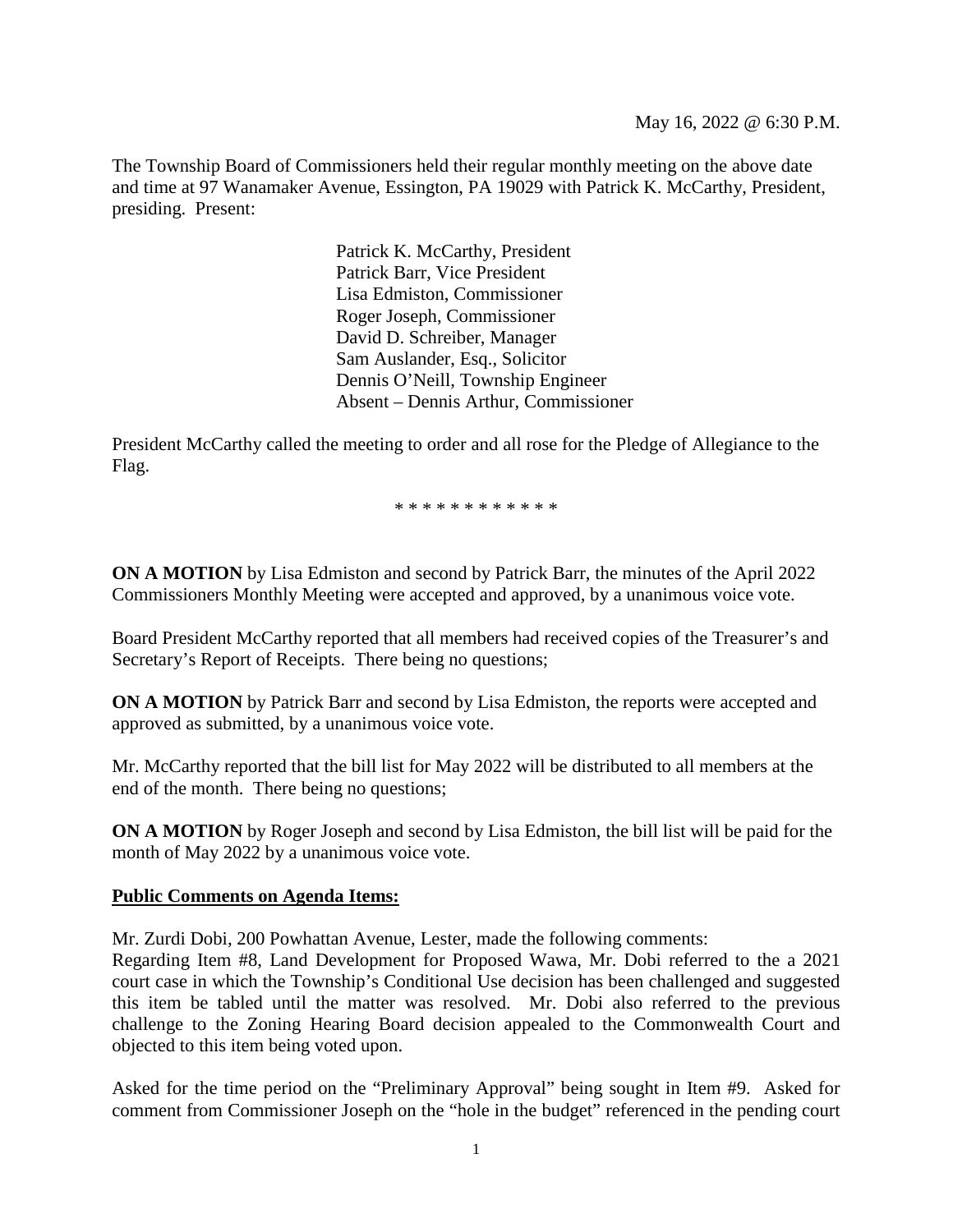case regarding the challenge to the Delaware County Health Department, the cost incurred during this action, and an update and clarification from the Township Manager on this case.

Mr. Joseph and the Township Manager stated that since the matter of the Townships' challenge to the County Health Department is now a matter in court, it would be inappropriate to make any statements or comments outside of those made within Judge Angelos' court.

Art Perdun, S. Gov Printz Blvd., objected to the vote on Item #8, Land Development for Proposed Wawa. Mr. Perdun referred to his comments at the Zoning Hearing Board hearing, is concerned about safety issues at the intersection of Rtes. 291 and 420, and the viability of the existing Wawa.

# **COMMITTEE REPORTS**: **ADMINISTRATION, LAW, ORDINANCE, PUBLIC SAFETY AND FINANCE – Patrick K. McCarthy Chairman**

### **Awarding of Bid for Township's 2022 Street Resurfacing Project**

**ON A MOTION** by Lisa Edmiston and second by Roger Joseph, the Board voted unanimously via roll call vote to award the bid for the Township's 2022 street resurfacing program to Gessler Construction of Media, PA. Said bid is in the amount of \$322,155 has been reviewed by the Township Engineer and the following streets are proposed:

> LaGrange Ave between Powhattan Ave and the Railroad Third Avenue between Powhattan Ave and the Railroad Saude Avenue between Second Street and Third Street Warwick Avenue between Third Street and the Railroad Delaware Street approximately 750' East and North from Jansen Avenue Saude Avenue between Front Street and Second Street Third Avenue between Delaware Street and dead end north of Chippewa Street Bartram Avenue between Third Street and Fourth Street

### **Land Development Application of 500 Wanamaker Ave. LLC**

Prior to voting on this item, the Township Engineer commented that he and the Township Solicitor have drafted various conditions of approval and the plans are in satisfactory order for a vote to be taken. The Township Solicitor highlighted some of the conditions of approval, including the resolution of any pending actions before construction could proceed.

Commissioner Barr commented by referring to his previous comments and concerns regarding the location of this project at such a busy intersection, the viability of the adjoining gasoline station and the existing Wawa. Mr. Barr stated that although he believes Wawa to be a good company and has no objection to them in general, the proposed location was not a good fit for this project.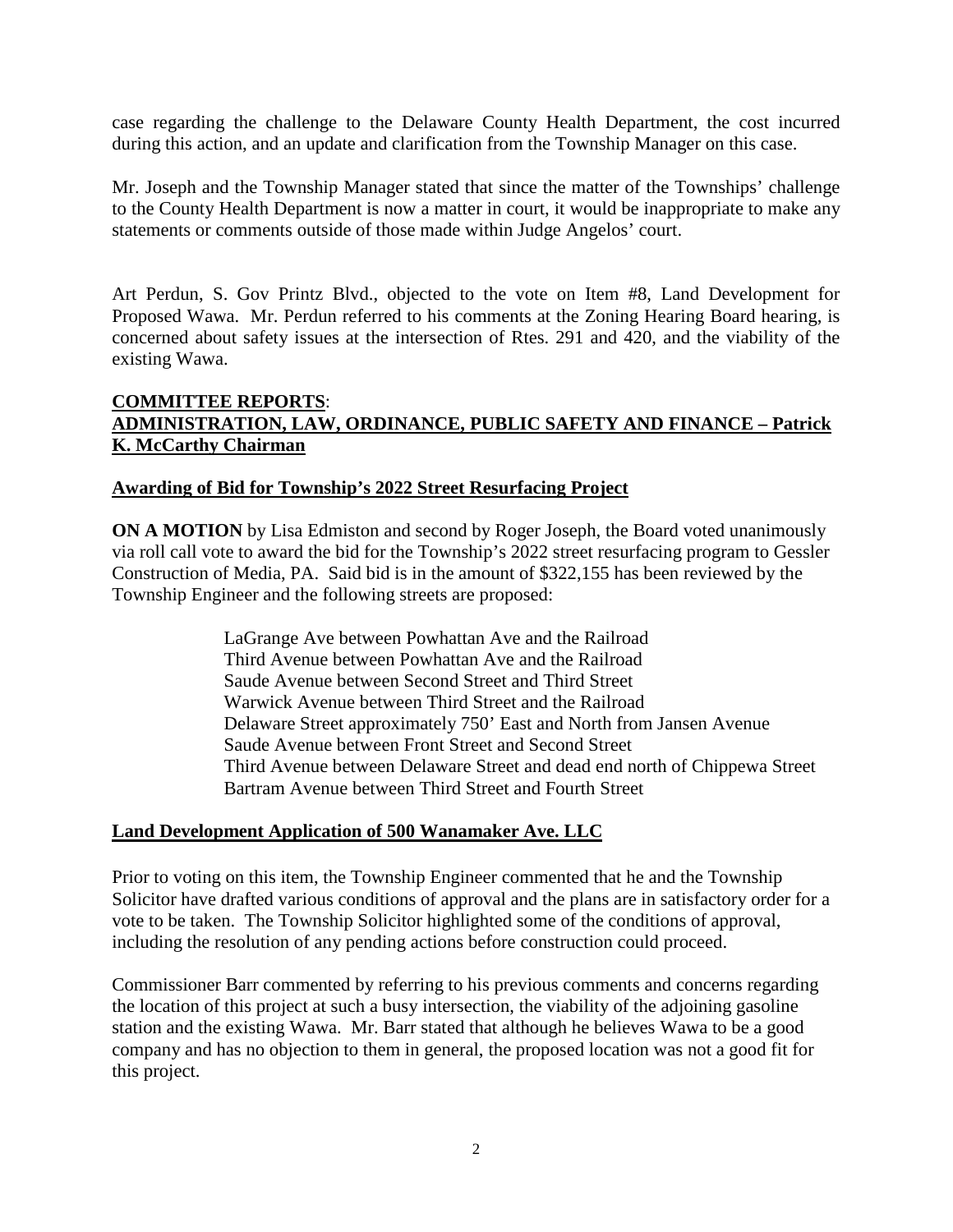**ON A MOTION** by Roger Joseph and second by Lisa Edmiston, and by a 4-1 majority vote, the Board voted roll call to approve applicant 500 Wanamaker Ave. Partners LLC land development application to construct a Wawa food market and associated gasoline station on the corner of Wanamaker Avenue and Rt. 291. Said approval will be subject to the conditions set forth in the Board of Commissioners Conditional Use approval of November 2021, the Zoning Hearing Board decision of April 2022, the Township Engineer's letter of May 9, 2022 and as set forth within Resolution 2022-005 attached hereto.

Commissioner's McCarthy, Arthur, Edmiston, Joseph vote AYE. Commissioner Barr votes NAY.

# **Land Development Application of Ivy Airport Property, LLC**

Prior to voting on this item, the Township Engineer commented that while his office is not in a position to recommend a Preliminary/Final approval, the plans have progressed to a point where Preliminary approval can be entertained as outlined within the conditions set forth. Many of the items still to be addressed revolve around internal vehicle circulation, truck traffic to and from Jansen Avenue, and some concerns about Federal Express trucks using the Old Island Road entry/exit from the site.

The Township Solicitor also commented that most of the conditions do pertain to traffic concerns. In addition, the Solicitor stated that the applicant will be seeking an extension of Final approval until September 2022.

**ON A MOTION** by Roger Joseph and second by Patrick Barr, the Board voted unanimously via roll call vote to provide Preliminary Approval of the land development application of Ivy Airport Property, LLC at 10 Industrial Highway. Said land development consists of the demolition of all existing buildings upon the site and for the construction of a proposed warehouse/distribution facility to be completed in 2 phases: one building of approximately 1 million sq. ft. and one building of approximately 750,000 sq. ft. Preliminary approval is subject to the conditions set forth in Resolution 2022-006 dated May 16, 2022 attached hereto.

# **Appointment of Crossing Guards**

**ON A MOTION** by Lisa Edmiston and second by Patrick Barr, the Board voted unanimously via roll call vote to appoint Ms. Tammy Corcoran of S. Gov Printz Blvd, Ms. Victoria Cebek of Jansen Avenue, Ms. Brittany Conrad of Powhattan Avenue and Ms. Helen Pilgrene of Jansen Avenue as alternate Crossing Guard on an as-needed basis as a rate of \$13.50 per hour.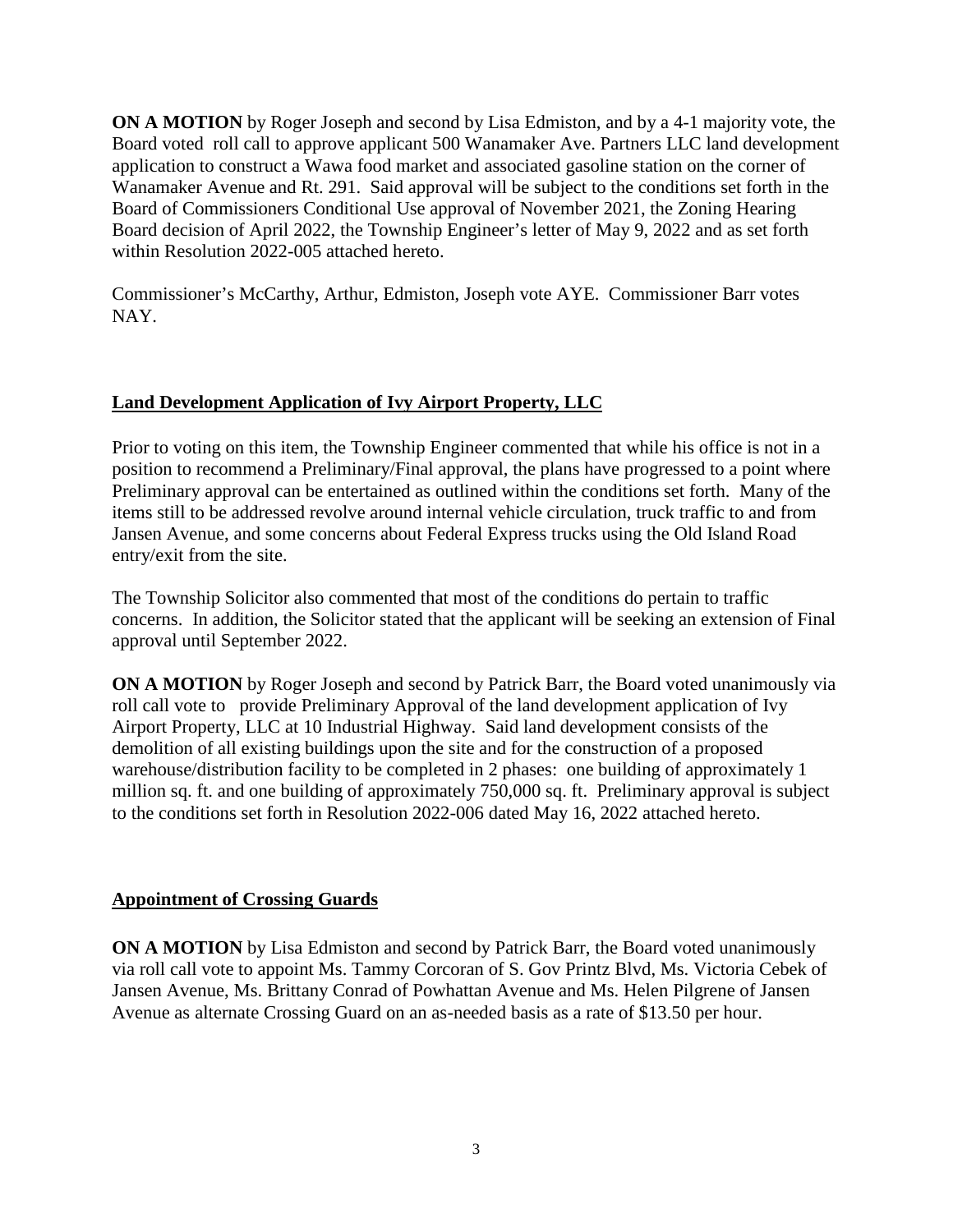# **Tax Assessment Appeal of 504 Front Street (Folio 45-00-00457-00)**

**ON A MOTION** by Patrick Barr and second by Lisa Edmiston, the Board voted unanimously via roll call vote to authorize the Board of Commissioners to approve the settlement of the tax assessment appeal for 504 Front Street fixing Delaware County's assessment of \$10,000 for tax year 2021 and 2022.

Said Settlement Agreement has been reviewed and recommended for approval by the Interboro School District and accepted by the property owner.

# **Tax Assessment Appeal of 0 3rd Avenue (Folio 45-00-01441-01)**

Prior to voting on this item, the Township Solicitor stated that this property and the one in the next motion were jointly assessed at \$700,000. With these settlements, the combined assessment is \$911,000

**ON A MOTION** by Roger Joseph and second by Lisa Edmiston, the Board voted unanimously via roll call vote to authorize the Board of Commissioners to approve the settlement of the tax assessment appeal for 0 3rd Avenue fixing Delaware County's assessments for 2019 and 2020 at \$101,745 and for 2021 at \$286,640.

Said Settlement Agreement has been reviewed and recommended for approval by the Interboro School District and accepted by the property owner.

# **Tax Assessment Appeal of 332 S. Governor Printz Blvd. (Folio 45-00-01156-01)**

**ON A MOTION** by Patrick Barr and second by Dennis Arthur, the Board voted unanimously via roll call vote to authorize the Board of Commissioners to approve the settlement of the tax assessment appeal for 332. S. Governor Printz Blvd fixing Delaware County's assessments for 2019 and 2020 at \$305,235 and for 2021 at \$625,300.

Said Settlement Agreement has been reviewed and recommended for approval by the Interboro School District and accepted by the property owner.

# **Engagement of THC, Inc. Professional Noise Consulting Services**

**ON A MOTION** by Roger Joseph and second by Lisa Edmiston, the Board voted unanimously via roll call vote to authorize the Board of Commissioners to engage in an arrangement with THC Inc., for professional noise consulting services to review, interpret, and advise on any noise and/or sound studies conducted or provided by the Philadelphia International Airport as it relates to the relocation of Tinicum Island Road and the development of the proposed West Cargo Development project. THC's professional services rate is \$285 per hour and is expected to be no more than 50 hours of service.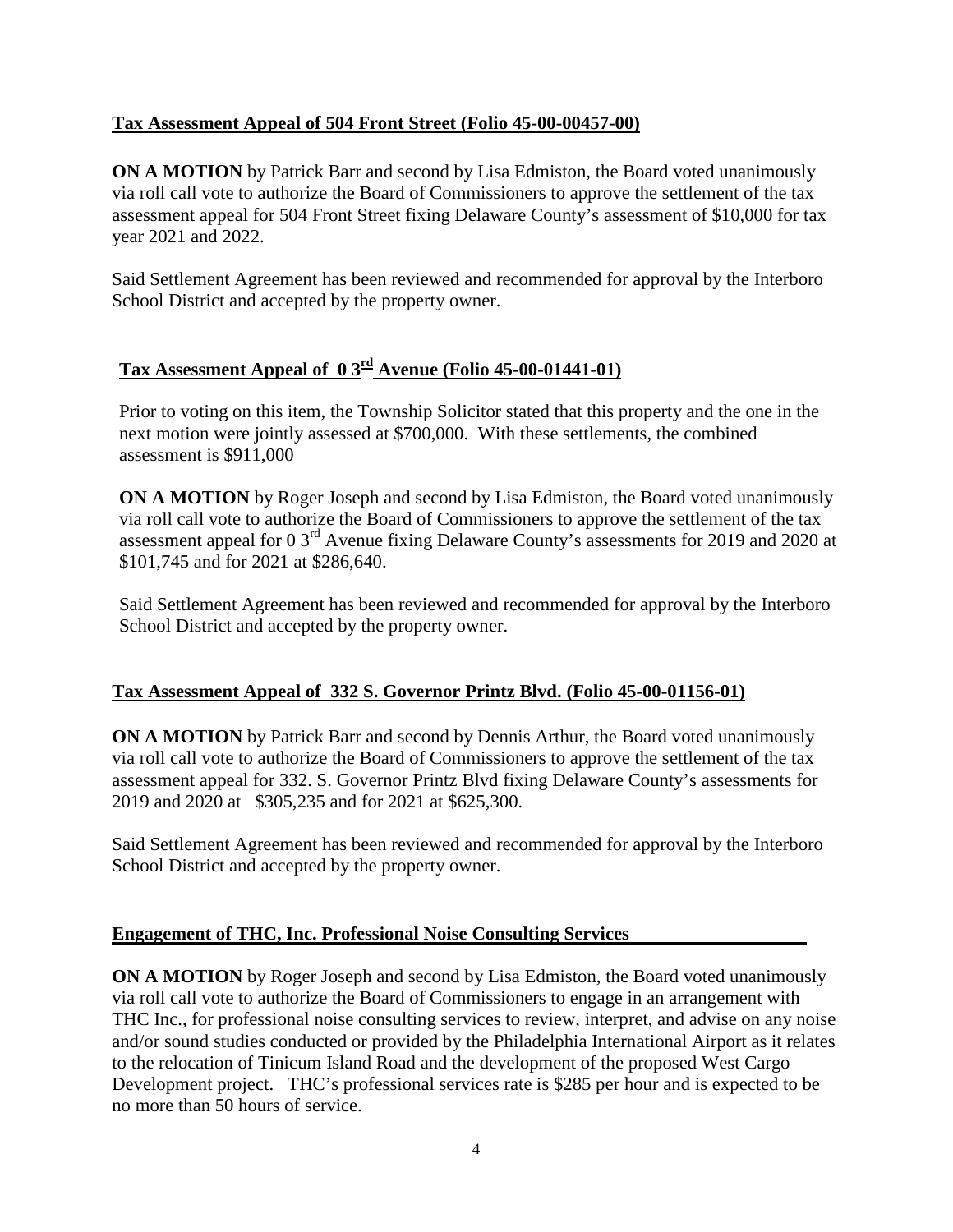# **Extension of Land Development for 336 Bartram Avenue (Applicant Edward Heron)**

**ON A MOTION** by Lisa Edmiston and second by Patrick Barr, the Board voted unanimously via roll call vote to authorize the Board of Commissioners to accept applicant Ed Heron's request to grant the Board an extension of time by which the Board must consider Mr. Heron's land development application at 336 Bartram Avenue. Said land development application is for a proposed twin dwelling and associated improvements. The extension shall be until October 31 2022.

# **COMMITTEE REPORTS**

# **Code Enforcement Report – Roger Joseph, Chairman**

**April 2022 - The Code Enforcement Officer Issued: 45** Certificates of Occupancies for a total of **\$ 6,450 33** Building Permits for a total of **\$ 33,620**

# **Police, Fire, and Buildings: Patrick K. McCarthy, Chairman**

### **Police Report April 2022**

Township Fines: **\$ 3,019** Of that amount, a total of **\$ 800** were Parking Tickets.

The department handled **581** incidents and made **30** criminal arrests **29** of those criminal arrests were adults

**01** of those criminal arrests were juveniles. Out of those juveniles

**01** of the juveniles were handled within the Department and Released.

**00** animals were taken into custody

### **Fire Company Report - April 2022**

| 38 |                   |
|----|-------------------|
| 04 | (3 Working Fires) |
| 02 |                   |
| 02 |                   |
| 04 |                   |
| 11 |                   |
| 01 |                   |
| 01 |                   |
| 02 |                   |
| 01 |                   |
| 01 |                   |
| 01 |                   |
| 08 |                   |
|    |                   |

Avg No. of Responding Pesonnel 07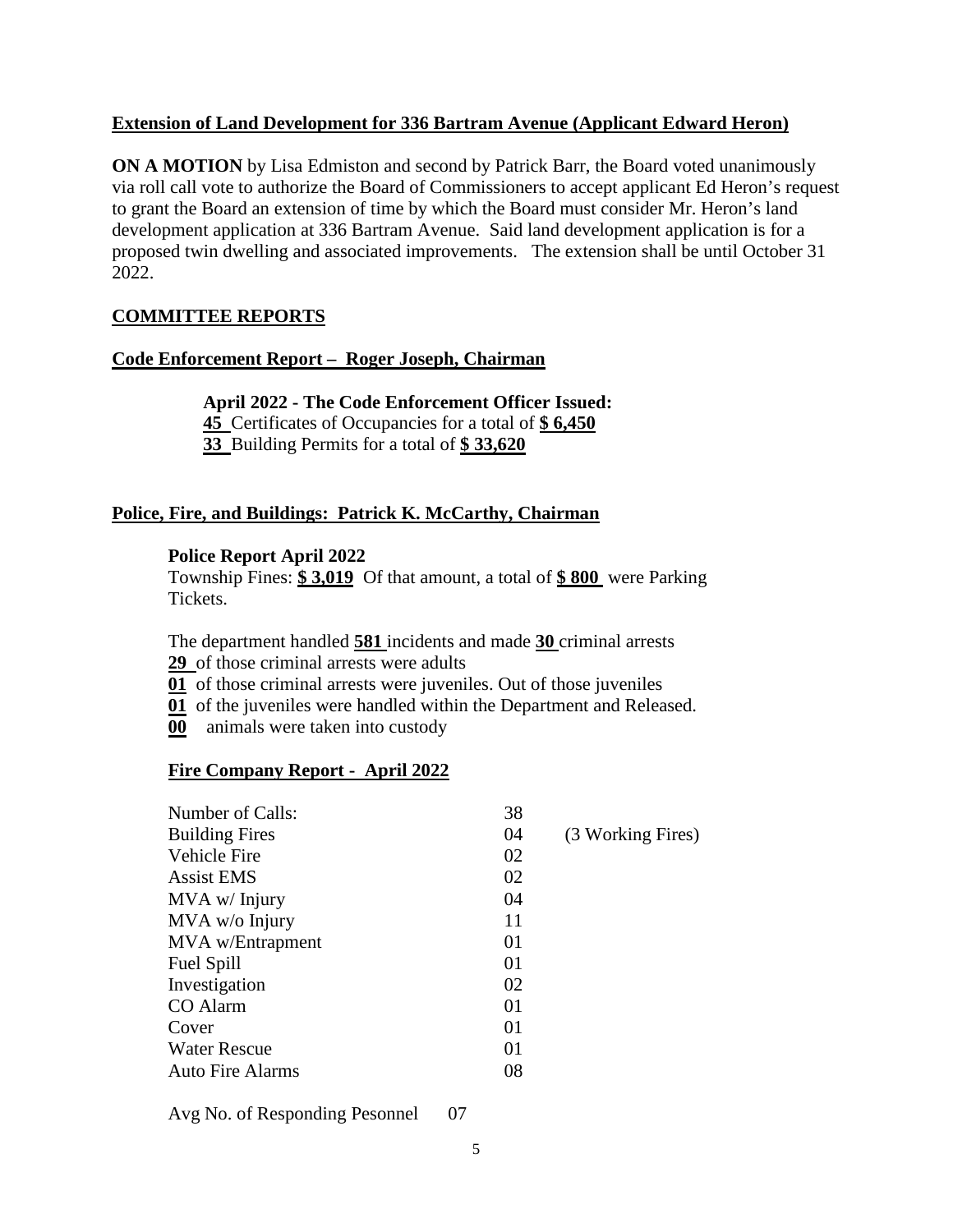# **Fire Marshal Report April 2022**

#### **Plan Reviews:**

- 1. PHL Terminal 'A' West, review plan for relocation of a vendor at the terminal.
- 2. Cargo City, replacement of smoke detectors in building C-2

### **Fire Inspections and Acceptance Tests:**

- 1. McGillicuddy's Tavern & Tenant Rooms at 211 East 2nd Street
- 2. Flashbacks Tavern & Tenant Rooms at 401 Powhattan Ave.
- 3. Follow up re-inspection at Travel Lodge 43 Industrial Highway

#### **Training:**

- 1. Reduction on Concrete Carbon Footprint.
- 2. Fire Alarm Submittal Requirements from Specifications to Shop Drawings.
- 3. Various NFPA on-line trainings

#### **Meetings:**

1. Met with representatives of various towns regarding Crozer paramedic service.

### **Ray Lonabaugh, Fire Marshal**

#### **Public Works, Highways, and Railroads: Lisa Edmiston, Chairperson**

#### **Trash removal for the month of April 2022:**

| Regular Trash | $186$ Tons |             |
|---------------|------------|-------------|
| Bulk Trash    |            | $13.5$ Tons |
| Yards         |            | 13 Tons     |

- Removed debris and locked gate on end of Iroquois St.
- Made repairs to Township marina
- Moved various files from former Townhall to new Townhall
- Cleaned up Log Cabin area for Easter Egg Hunt
- Service ball fields
- Landscaped various Township properties
- Cleaned out wooded areas at "Greenway Trail" along Powhattan Ave.
- Removed trees along Manor Field fence line

#### **George Hinkle, Superintendent**

#### **Sanitation: Dennis R. Arthur, Chairman**

#### **Tinicum Township Wastewater Treatment – April 2022**

| 42,408,000 gallons  |                                           |
|---------------------|-------------------------------------------|
| $1,414,000$ gallons |                                           |
| $207,201$ gallons   |                                           |
| 94,836 cu ft        |                                           |
|                     |                                           |
|                     | 27,500 gallons Of which 3.2 % were solids |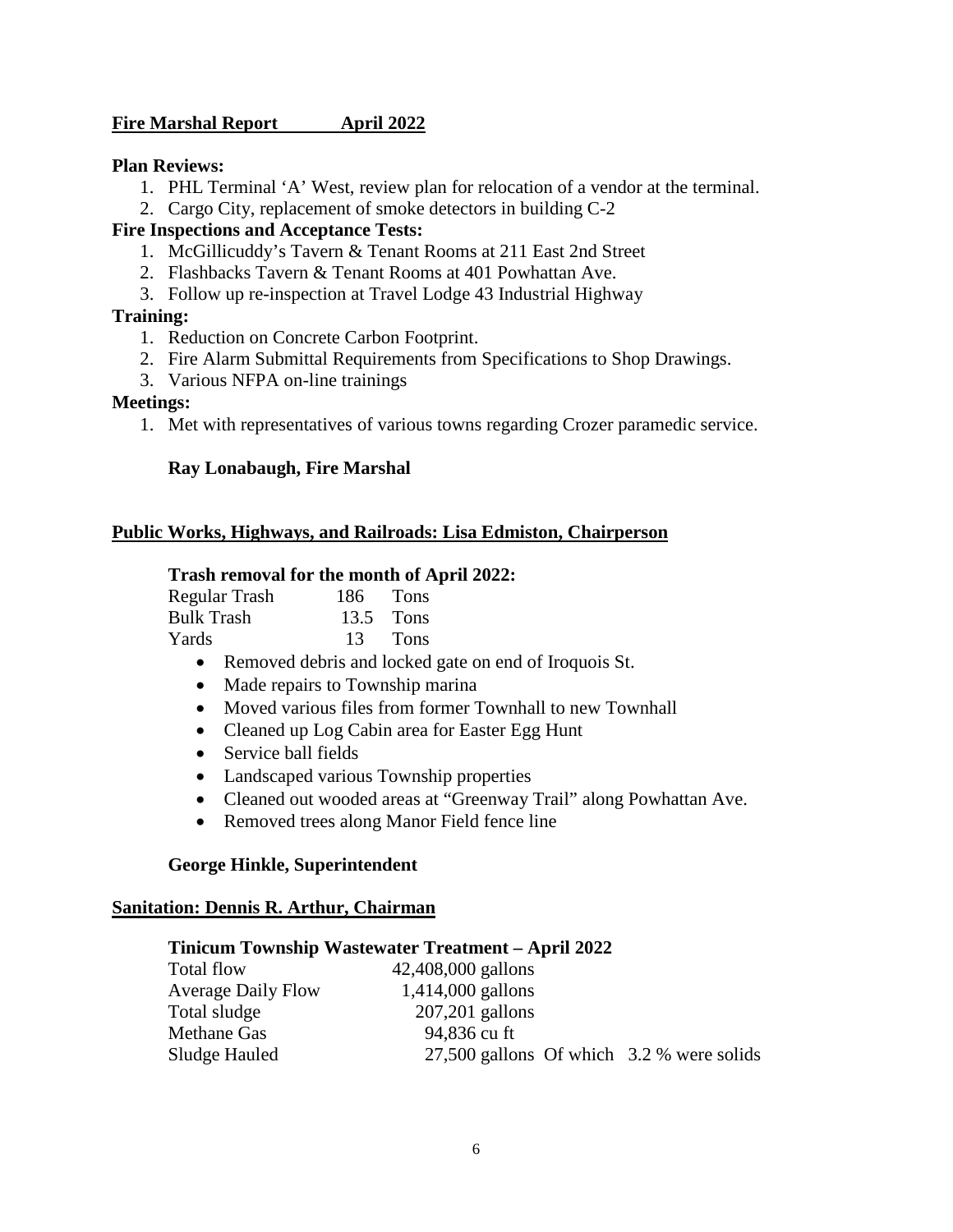Equipment Repairs

- Repaired mounting brackets on bubbler at Comfort Inn Pump Station
- Serviced all plant equipment

Respectfully Submitted, **Robert J Bernauer**

# **Health & Recreation: Pat Barr***,* **Chairman**

Mr. Barr reported that T-Ball, baseball, and softball are under way and thanked the individuals running the respective programs. On Wednesday, June 15, the  $10<sup>th</sup>$  annual Farmers Market will begin. On June  $25<sup>th</sup>$ , the Township will celebrate Independence Day with activities at Manor Field during the day and fireworks in the evening.

Mr. Barr pointed out the good work that the Health Inspector, Code Officer and Fire Marshall are doing to improve conditions at the local hotels and motels.

# **Solicitor's Report: Sam S. Auslander, Esq.**

Mr. Auslander reported the following: Two hearings have been held in the matter where several Townships have filed an action regarding the Delaware County Health Department. In April, 2022, the Common Pleas Court issued a temporary injunction against any further inspections in the filing Township's by the DCHD until at least May  $25<sup>th</sup>$ , when another hearing is scheduled.

Regarding the Wu litigation, the depositions scheduled for May 2022 have been postponed due to scheduling conflicts. A new date has not yet been set. Discovery for the matter is now due in September 2022.

# **Engineer's Report – Dennis O'Neill P.E.,**

Mr. Dennis O'Neill reported that United Parcel Service will be submitting a plan for their Ground Service Equipment project for a Conditional Use hearing in June. UPS is currently working on cleaning up some other issues prior to their submission. The Engineer's office has met with Philadelphia International Airport officials regarding a new building the airport is considering at one of the Cargo City buildings. The airport will need to come before the Board for a Conditional Use hearing and Land Development.

# **Manager's Report – David Schreiber**

The Township Manager reported the following: the Township met with PennDOT regarding PennDOT's proposed projects to replace the Rt. 420 bridge over Darby Creek and the 291 bridge over the Conrail Railroad tracks on the approach road to the airport. Both of these projects are now scheduled to be awarded by the end of 2022 and construction to begin in the spring of 2023. The Township has been involved in several meetings regarding Crozer/Prospect Health's plan to discontinue para-medic service unless municipalities pay for the service. There has been no resolution yet to this issue and the communities continue to discuss their options.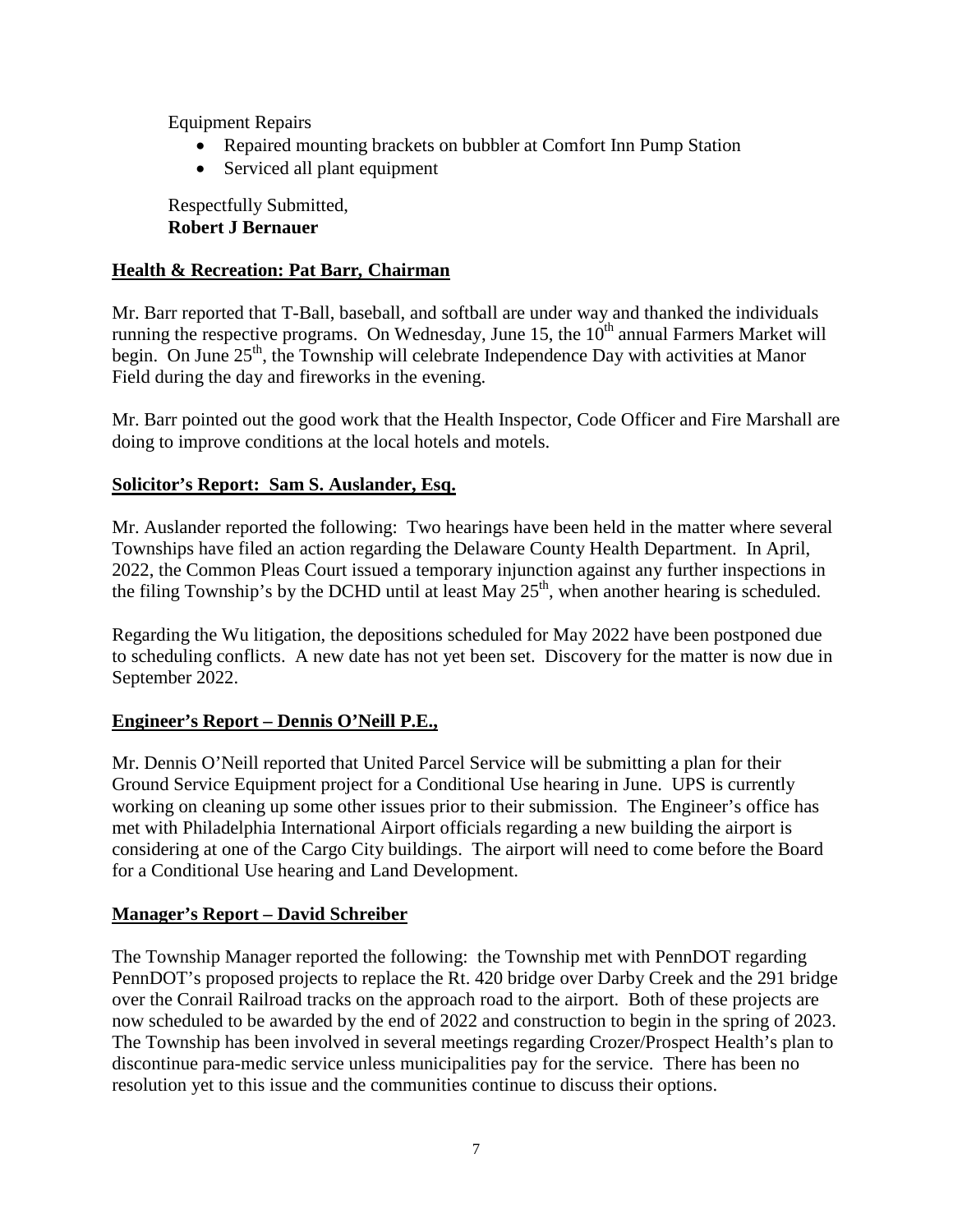# **Secretary's Correspondence**

There was no correspondence this month.

# **Other Business**

The Township has received a request to waive Land Development from applicant America's Pie (206 Powhattan Ave.) for the applicant's proposal to construct a storage building to contain an auxiliary freezer and refrigerator as well as an expansion of the existing building for access to the auxiliary freezer and refrigerator.

**ON A MOTION** by Roger Joseph and second by Patrick Barr, the Board voted unanimously via voice vote to authorize the Board of Commissioners to allow the Board to add this item to tonight's agenda.

Subsequent to and stemming from the pre-ceding motion: **ON A MOTION** by Roger Joseph and second by Lisa Edmiston, the Board voted unanimously via voice vote to grant applicant (America's Pie, George Reed, proprietor) a waiver of Land Development to construct a proposed storage building to contain an auxiliary freezer and refrigerator as well as an expansion of the existing building for access to the auxiliary freezer and refrigerator.

### **Adjourn of the Business Portion of Meeting**

**ON A MOTION** by Patrick Barr and second by Lisa Edmiston to adjourn the business portion of this meeting by a unanimous voice vote.

# **Public Participation**

Zurdi Dobi, 200 Powhattan Avenue had the following comments: Believes the public should know about the testimony given in court regarding the Delaware County Health Department. Thanked Commissioner Barr for his "nay" vote on the proposed new Wawa. Objected to the "aye" vote on the Wawa from the remaining Commissioners. Stated that an "aye" vote would not have been given if the adjoining gas station was still owned by the previous owner. Objected to the RACP grant being extended since 2010 without a public vote.

Art Perdun, S. Gov Printz Blvd, had the following comments: Objected to the "Aye" vote for the proposed new Wawa. Thanked Mr. Barr for his "nay" vote. Stated his concern regarding the possible closing of the existing Wawa. Asked Mr. McCarthy to close Federal Express and referred to the agreement with Federal Express and their conditions of approval.

Mr. McCarthy stated that the Township will be meeting with Federal Express regarding their ingress and egress points.